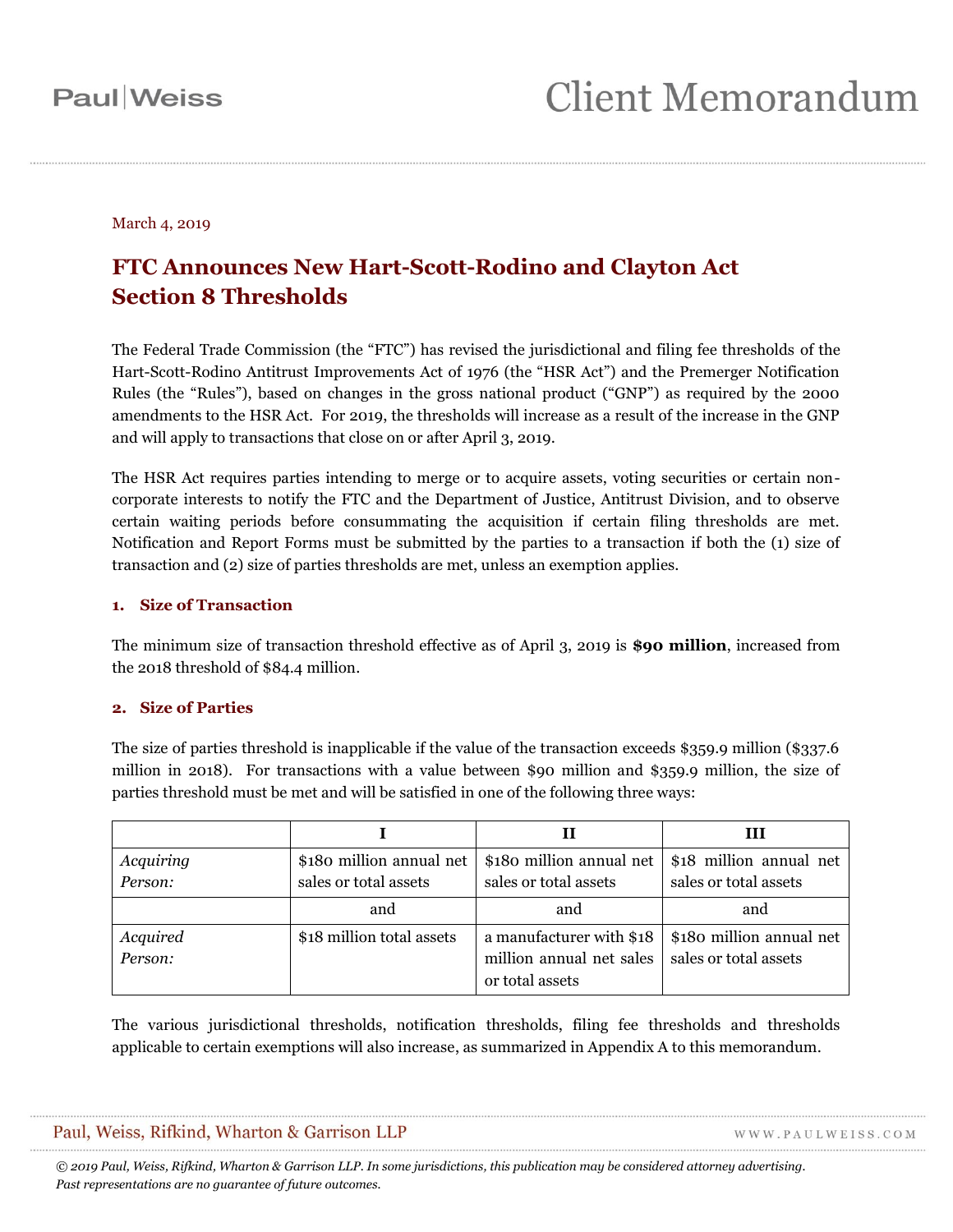## **Paul** Weiss

The FTC also announced the maximum civil penalty for HSR Act violations, raising the amount from \$41,484 per day to \$42,530 per day, effective as of February 14, 2019.

Finally, the FTC has increased, effective immediately, the thresholds that prohibit, with certain exceptions, competitor companies from having interlocking relationships among their directors or officers under Section 8 of the Clayton Act. Section 8 provides that no person shall, at the same time, serve as a director or officer in any two corporations (not other business structures (*e.g*., partnerships or LLCs)) that are competitors, such that elimination of competition by agreement between them would constitute a violation of the antitrust laws. There are several "safe harbors" which render the prohibition inapplicable under certain circumstances, such as when the size of the corporations, or the size and degree of competitive sales between them, are below certain dollar thresholds. Competitor corporations are now subject to Section 8 if each one has capital, surplus and undivided profits aggregating more than \$36,564,000, although no corporation is covered if the competitive sales of either corporation are less than \$3,656,400. Even when the dollar thresholds are exceeded, other exceptions preventing the applicability of Section 8 may be available. In particular, if the competitive sales of either corporation are less than 2% of that corporation's total sales, or less than 4% of each corporation's total sales, the interlock is exempt. In addition, Section 8 provides a one-year grace period for an individual to resolve an interlock issue that arises as a result of an intervening event, such as a change in the capital, surplus and undivided profits or entry into new markets.

\* \* \*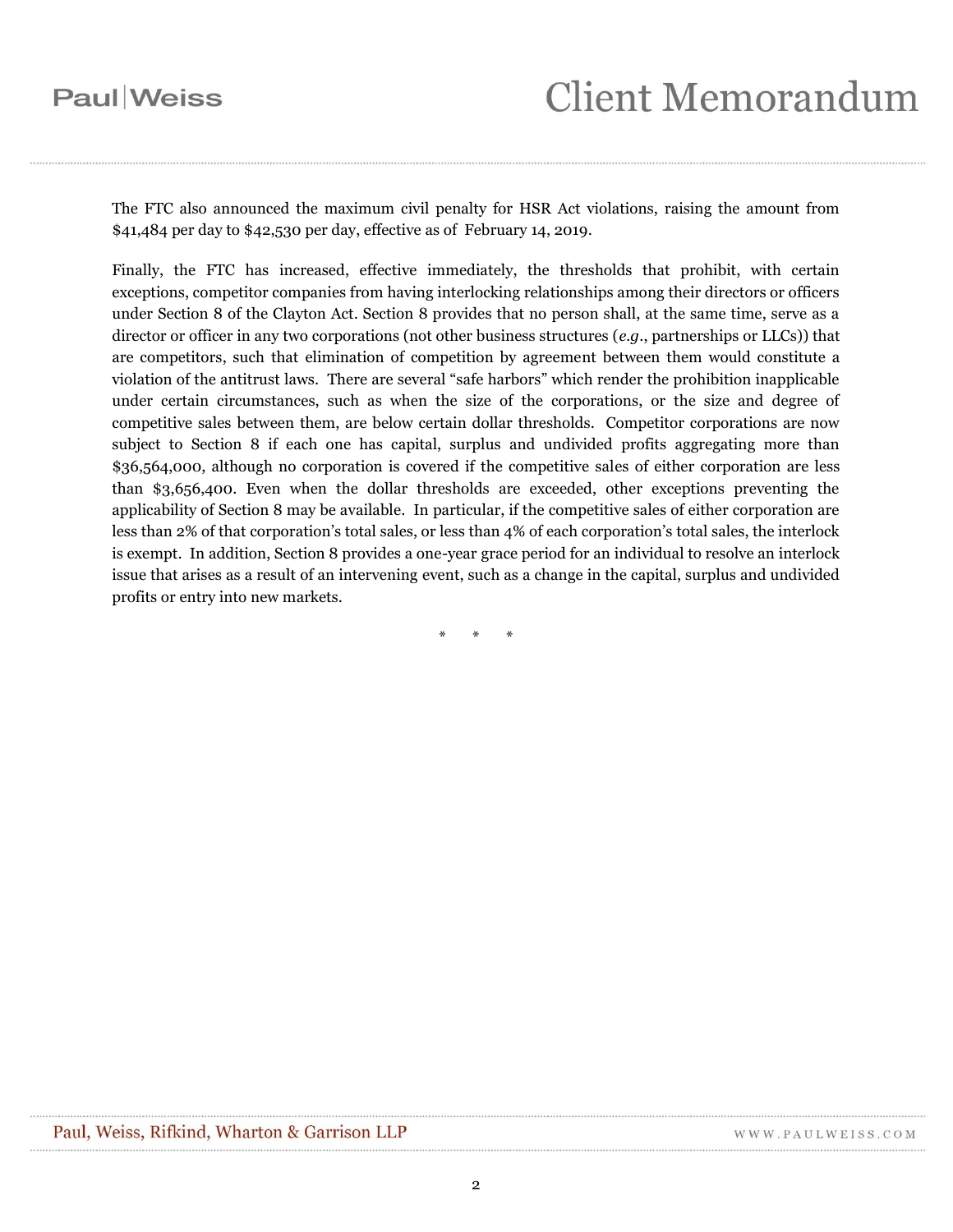# **Paul** Weiss

# **Client Memorandum**

This memorandum is not intended to provide legal advice, and no legal or business decision should be based on its content. Questions concerning issues addressed in this memorandum should be directed to:

Joseph J. Bial +1 202-223-7318 [jbial@paulweiss.com](mailto:jbial@paulweiss.com)

William B. Michael +1 212-373-3648 [wmichael@paulweiss.com](mailto:wmichael@paulweiss.com)

Marta P. Kelly +1 212-373-3625 [mkelly@paulweiss.com](mailto:mkelly@paulweiss.com) Andrew J. Forman +1 202-223-7319 [aforman@paulweiss.com](mailto:aforman@paulweiss.com)

Charles F. "Rick" Rule +1 202-223-7320 [rrule@paulweiss.com](mailto:rrule@paulweiss.com)

Yuni Yan Sobel +1 212-373-3480 [ysobel@paulweiss.com](mailto:ysobel@paulweiss.com) Jonathan S. Kanter +1 202-223-7317 [jkanter@paulweiss.com](mailto:jkanter@paulweiss.com)

Aidan Synnott +1 212-373-3213 [asynnott@paulweiss.com](mailto:asynnott@paulweiss.com)

*Associate Rebekah T. Scherr contributed to this memorandum.*

WWW.PAULWEISS.COM